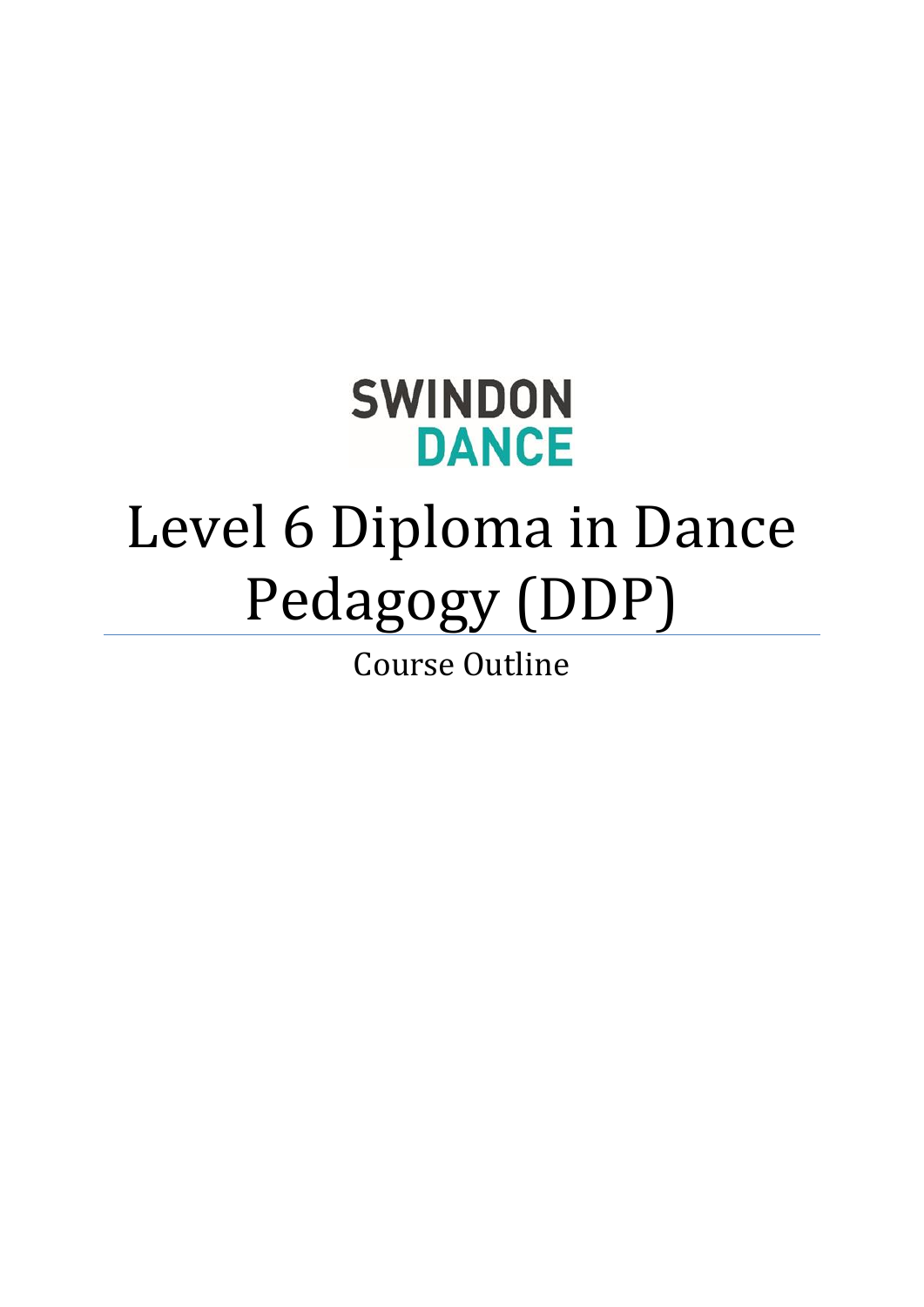

Swindon Dance is excited to offer the new -look **Level 6 Diploma in Dance Pedagogy (DDP)** from October 2022.

This exciting teaching qualification is approved by ISTD and Swindon Dance was the **first** centre to run the qualification outside of ISTD. The course was designed in consultation with Alison Becket B Ed (Hons), M Ed. Alison trained in classical ballet and was the vice principle of Northern School of Contemporary Dance for 17 years. She has been responsible for dance teacher training for the BBO and ISTD since 2003.

Please see below more information about the course and qualification:

#### **Benefits**

• Completing the Level 6 Diploma in Dance Pedagogy will provide you with a regulated qualification that is widely recognised as the equivalent of an undergraduate degree.

• UK DDP graduates are eligible to apply for Qualified Teacher Status (QTLS), meaning you can be employed within the state funded education sector on qualified teacher pay scales.

• Graduates can progress to a Masters in Professional Practice at Middlesex University or the ISTD's prestigious Fellowship qualification.

• You can consider becoming an Approved Tutor for various units of the ISTD's initial teacher training qualifications.

# **Is the course right for me? The new-look Level 6 Diploma in Dance Pedagogy is designed for:**

- Current and ex-professional dancers, seeking to transition into a teaching career
- Unqualified teachers currently working in the vocational/further education sector
- Dance teachers with a level 4 (or equivalent) initial teaching qualification

#### **Duration of the course:**

The course runs part time and can be completed in 2 years. Candidates would have 5 years to complete qualification after initial enrolment.

#### **Entry requirements:**

- Level 4 dance teaching qualification
- Dance Degree or
- Significant professional dance experience

Learners do not need to have prior teaching experience but a regular teaching placement is required for the duration of the course.

Learners do not need to have an enhanced DBS disclosure when applying for this course but will need to get one before starting the course and ensure it is renewed every two years.

#### **Course dates and location:**

The Diploma in Dance Pedagogy will be delivered through lecture-based seminars and practical dance workshops at Swindon Dance. Candidates will receive tutorial support from experienced practitioners and unit leaders between taught sessions. The seminars and practical workshops will take place over weekends and some holidays.





Supported using public funding b **ARTS COUNCIL ENGLAND**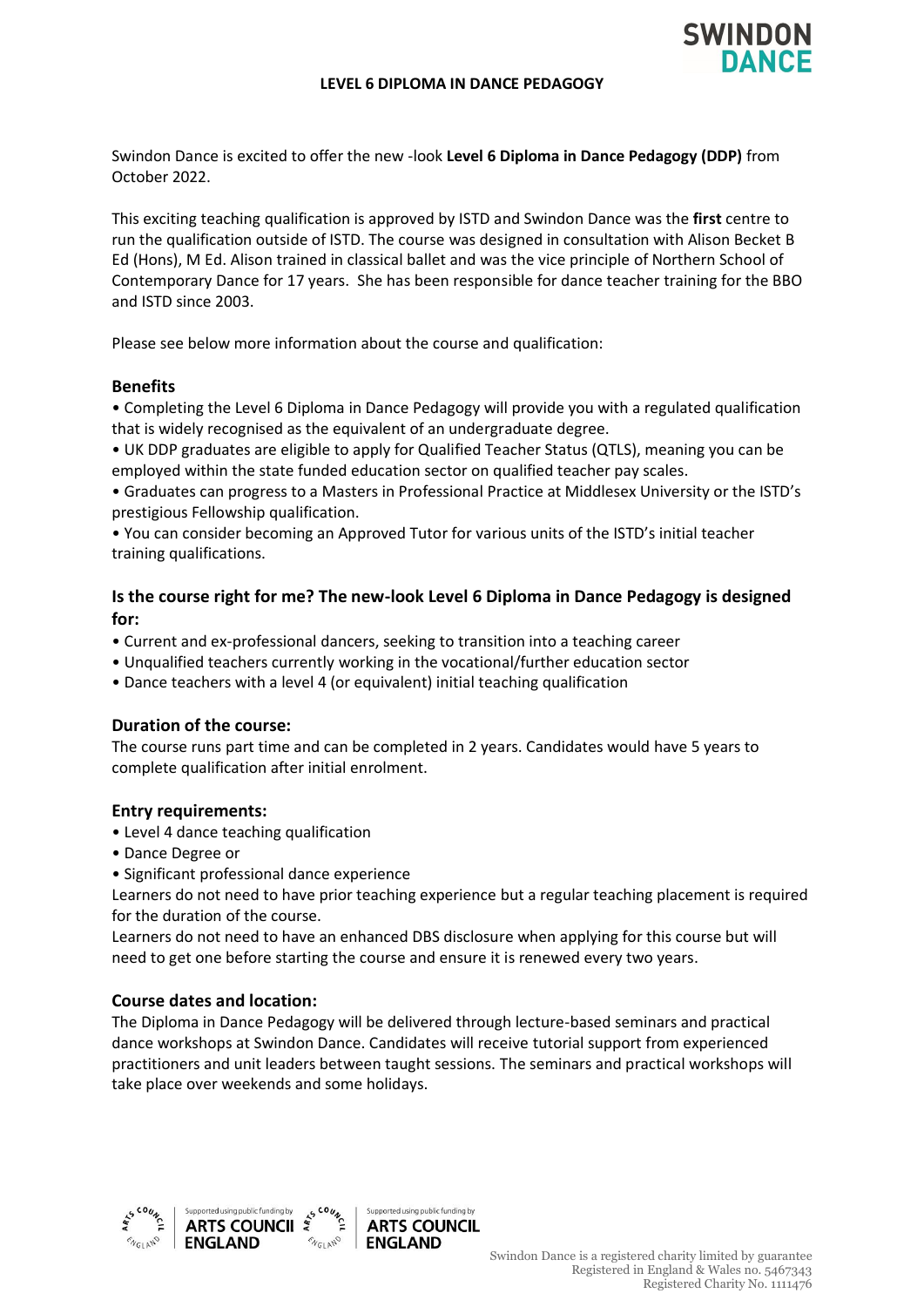

#### **LEVEL 6 DIPLOMA IN DANCE PEDAGOGY**

# **Course content:**

| <b>Unit Number</b> | <b>Unit Title</b>                                                      | <b>Credits for Unit</b> | Assessment for Unit                                                                                                                                       |
|--------------------|------------------------------------------------------------------------|-------------------------|-----------------------------------------------------------------------------------------------------------------------------------------------------------|
| Unit 1             | Planning and<br>Evaluating<br>Programmes of<br>Learning                | <b>20 CREDITS</b>       | <b>Teaching Portfolio</b><br>submission                                                                                                                   |
| Unit 2             | The Practice of Dance<br><b>Teaching and Learning</b>                  | <b>30 CREDITS</b>       | • Teaching Portfolio<br>Submission<br>• Ten formally<br>assessed teaching<br>observations<br>• Viva Voce and<br><b>Evaluation of Teaching</b><br>Practice |
| Unit 3             | <b>Reflective Practice</b>                                             | <b>20 CREDITS</b>       | • Six lesson<br>observations<br>• Six reflective journal<br>entries<br>• Critical Review                                                                  |
| Unit 4c            | Teaching Dance in<br><b>Education and</b><br><b>Community Settings</b> | <b>30 CREDITS</b>       | • Rationale for a<br>creative dance project<br>• One taught lesson<br>from this creative<br>dance project and Viva<br>Voce                                |
| Unit 5c            | Choreography                                                           | <b>20 CREDITS</b>       | • Conceive, plan and<br>choreograph an<br>original piece of dance<br>on a chosen group                                                                    |

#### **Course Fees:**

The course will cost £5,250 and can be paid in various instalments listed below:

- 1. Up-front payment plan: Pay the total fees at the beginning of the programme.
- 2. Yearly payment plan: Payment is divided into two instalments, due at the beginning of each year (September)
- 3. Standard payment plan: Payment is divided into quarterly instalments, due every three months for the duration of the 2 years (e.g. January, April, July, October)

## **Teaching Placement:**

All candidates are required to teach a class for the duration of the course.

#### **How to apply:**